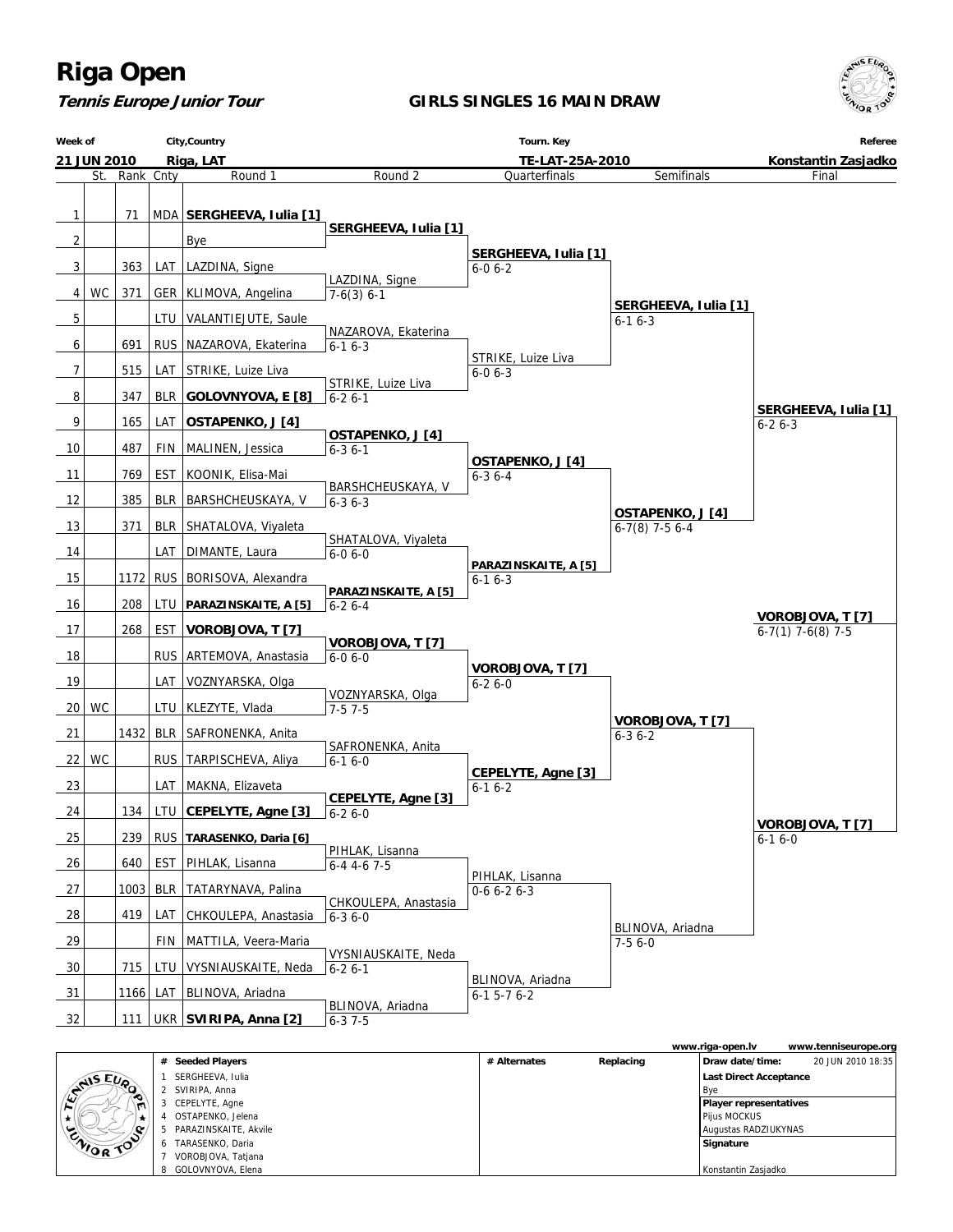**Tennis Europe Junior Tour**

**BOYS SINGLES 16 MAIN DRAW**



|           |                      |                                     |           | www.riga-open.lv              | www.tenniseurope.org |
|-----------|----------------------|-------------------------------------|-----------|-------------------------------|----------------------|
|           | # Seeded Players     | # Lucky Losers                      | Replacing | Draw date/time:               | 20 JUN 2010 18:33    |
| CHAIS EUP | SLOBODKINS, Arkadijs | AUKSTAKALNIS, Rokas LAZUTIN, Kirill |           | Last Direct Acceptance        |                      |
|           | 2 LAPINS, Kristaps   | 2 LILLAND, J. Fredric               |           | Reinis BUCENS (LAT) 689       |                      |
| ∼         | KALLIO, Matias       |                                     |           | <b>Player representatives</b> |                      |
|           | 4 LIS, Nikita        |                                     |           | Pijus MOCKUS                  |                      |
| ⁄.∝       | MELIUK, Aliaksandr   |                                     |           | Augustas RADZIUKYNAS          |                      |
| ENIOR TOP | TVERIJONAS, Julius   |                                     |           | Signature                     |                      |
|           | DUBROV, Anton        |                                     |           |                               |                      |
|           | TARANDA, Aleksei     |                                     |           | Konstantin Zasjadko           |                      |

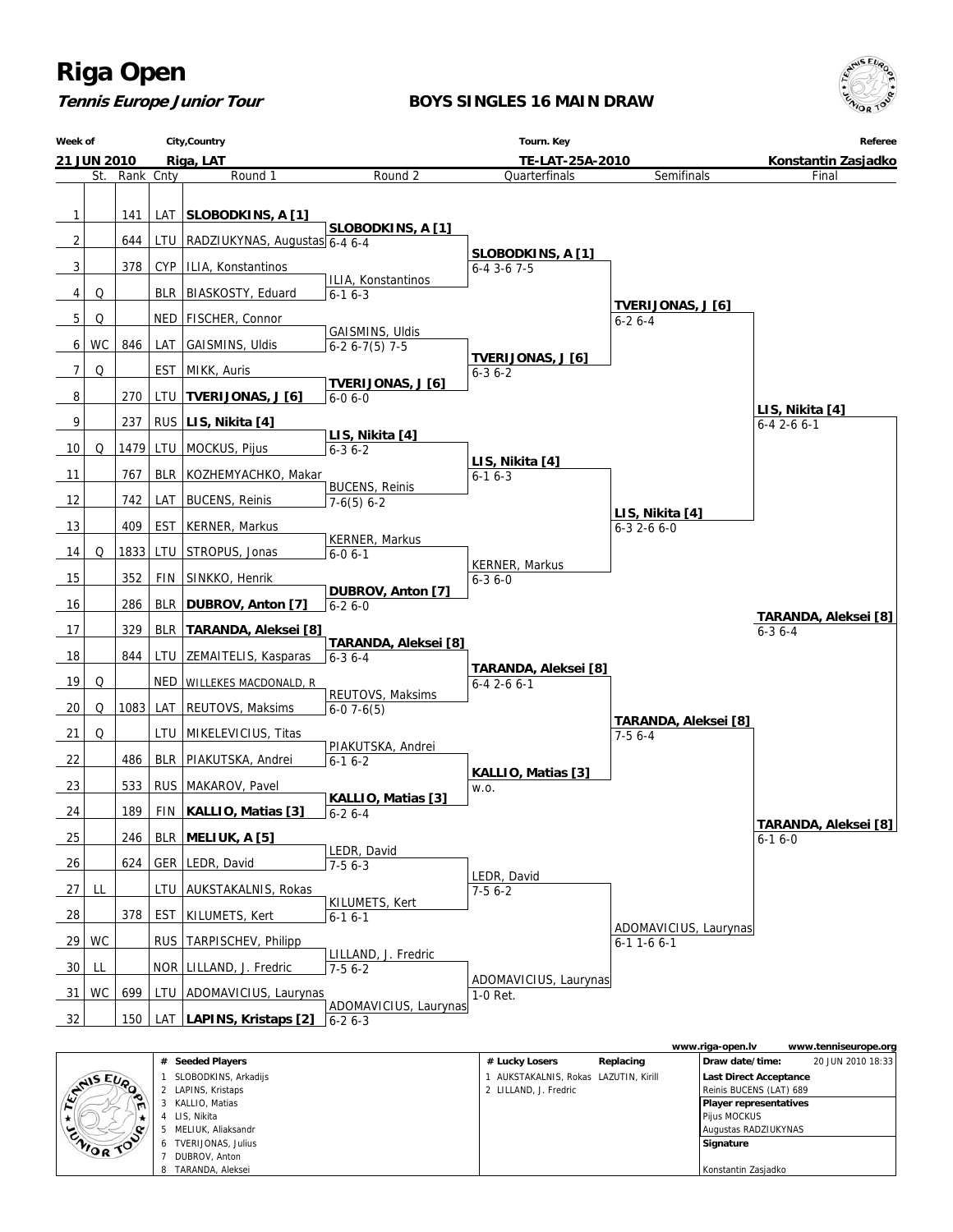### **Tennis Europe Junior Tour**

### **GIRLS DOUBLES 16 MAIN DRAW**



| Week of<br>City, Country<br>21 JUN 2010<br>Riga, LAT |             |                          |                                                          | Tourn. Key                                                 | Referee<br>Konstantin Zasjadko                                     |                                                           |
|------------------------------------------------------|-------------|--------------------------|----------------------------------------------------------|------------------------------------------------------------|--------------------------------------------------------------------|-----------------------------------------------------------|
|                                                      |             |                          |                                                          | TE-LAT-25A-2010                                            |                                                                    |                                                           |
| St.<br>Rank Cnty                                     |             |                          | Round 1                                                  | Quarterfinals                                              | Final                                                              |                                                           |
| $\mathbf{1}$                                         | 165<br>111  | LAT                      | OSTAPENKO, Jelena [1]<br>UKR SVIRIPA, Anna               | OSTAPENKO, Jelena [1]<br>SVIRIPA, Anna                     |                                                                    |                                                           |
| 2                                                    |             |                          | Bye                                                      |                                                            |                                                                    |                                                           |
| 3                                                    | 1003<br>715 | BLR                      | TATARYNAVA, Palina<br>LTU VYSNIAUSKAITE, Neda            | CHKOULEPA, Anastasia                                       | OSTAPENKO, Jelena [1]<br>SVIRIPA, Anna<br>$6 - 06 - 0$             |                                                           |
|                                                      | 419         | LAT                      | CHKOULEPA, Anastasia                                     | KLIMOVA, Angelina<br>$6 - 26 - 3$                          |                                                                    |                                                           |
| 4                                                    | 371         |                          | GER KLIMOVA, Angelina                                    |                                                            |                                                                    | OSTAPENKO, Jelena [1]<br>SVIRIPA, Anna                    |
| 5                                                    | 134<br>347  | LTU<br><b>BLR</b>        | CEPELYTE, Agne [3]<br>GOLOVNYOVA, Elena                  |                                                            |                                                                    | $6 - 46 - 2$                                              |
|                                                      |             |                          |                                                          | CEPELYTE, Agne [3]<br>GOLOVNYOVA, Elena                    |                                                                    |                                                           |
| 6                                                    |             |                          | Bye                                                      |                                                            | CEPELYTE, Agne [3]                                                 |                                                           |
| 7                                                    | 363<br>515  |                          | LAT   LAZDINA, Signe<br>LAT STRIKE, Luize Liva           |                                                            | GOLOVNYOVA, Elena<br>$6 - 46 - 1$                                  |                                                           |
| 8                                                    | 769<br>640  | <b>EST</b><br><b>EST</b> | KOONIK, Elisa-Mai<br>PIHLAK, Lisanna                     | LAZDINA, Signe<br>STRIKE, Luize Liva<br>$6 - 06 - 3$       |                                                                    |                                                           |
| 9                                                    | 1166        | LAT<br>LAT               | BLINOVA, Ariadna<br>VOZNYARSKA, Olga                     |                                                            |                                                                    | OSTAPENKO, Jelena [1]<br>SVIRIPA, Anna<br>$6-16-0$        |
| 10                                                   | 487         | <b>FIN</b>               | MALINEN, Jessica<br>FIN   MATTILA, Veera-Maria           | MALINEN, Jessica<br>MATTILA, Veera-Maria<br>2-6 6-2 [10-2] |                                                                    |                                                           |
| 11                                                   |             |                          | Bye                                                      |                                                            | <b>BARSHCHEUSKAYA, V[4]</b><br>SHATALOVA, Viyaleta<br>$6 - 36 - 2$ |                                                           |
| 12                                                   | 385<br>371  |                          | BLR   BARSHCHEUSKAYA, V [4]<br>BLR   SHATALOVA, Viyaleta | <b>BARSHCHEUSKAYA, V[4]</b><br><b>SHATALOVA, Viyaleta</b>  |                                                                    |                                                           |
| 13                                                   |             |                          | RUS   DIANOVA, Daria<br>LAT   MAKNA, Elizaveta           |                                                            |                                                                    | NAZAROVA, Ekaterina<br>TARASENKO, Daria<br>3-6 6-4   10-7 |
| 14                                                   | 691<br>239  | <b>RUS</b>               | RUS   NAZAROVA, Ekaterina<br>TARASENKO, Daria            | NAZAROVA, Ekaterina<br>TARASENKO, Daria<br>$5-76-3$ [10-4] |                                                                    |                                                           |
| 15                                                   |             |                          | Bye                                                      |                                                            | NAZAROVA, Ekaterina<br>TARASENKO, Daria<br>1-6 6-3 [12-10]         |                                                           |
| 16                                                   | 71<br>268   |                          | MDA SERGHEEVA, Iulia [2]<br>EST VOROBJOVA, Tatjana       | SERGHEEVA, Iulia [2]<br>VOROBJOVA, Tatjana                 |                                                                    |                                                           |

|  |           |                       |              | www.riga-open.lv |                               | www.tenniseurope.org |
|--|-----------|-----------------------|--------------|------------------|-------------------------------|----------------------|
|  |           | # Seeded Players      | # Alternates | Replacing        | Draw date/time:               | 21 JUN 2010 13:17    |
|  | ENTIS EUR | OSTAPENKO, Jelena     |              |                  | <b>Last Direct Acceptance</b> |                      |
|  |           | SVIRIPA, Anna         |              |                  | <b>B</b> ve                   |                      |
|  |           | 2 SERGHEEVA, Iulia    |              |                  | Player representatives        |                      |
|  |           | VOROBJOVA, Tatjana    |              |                  | Reits ELNIONIS                |                      |
|  |           | 3 CEPELYTE, Agne      |              |                  | l Andrei PIAKUTSKA            |                      |
|  | ENIOR TOP | GOLOVNYOVA, Elena     |              |                  | Signature                     |                      |
|  |           | BARSHCHEUSKAYA, Volha |              |                  |                               |                      |
|  |           | SHATALOVA, Viyaleta   |              |                  | Konstantin Zasjadko           |                      |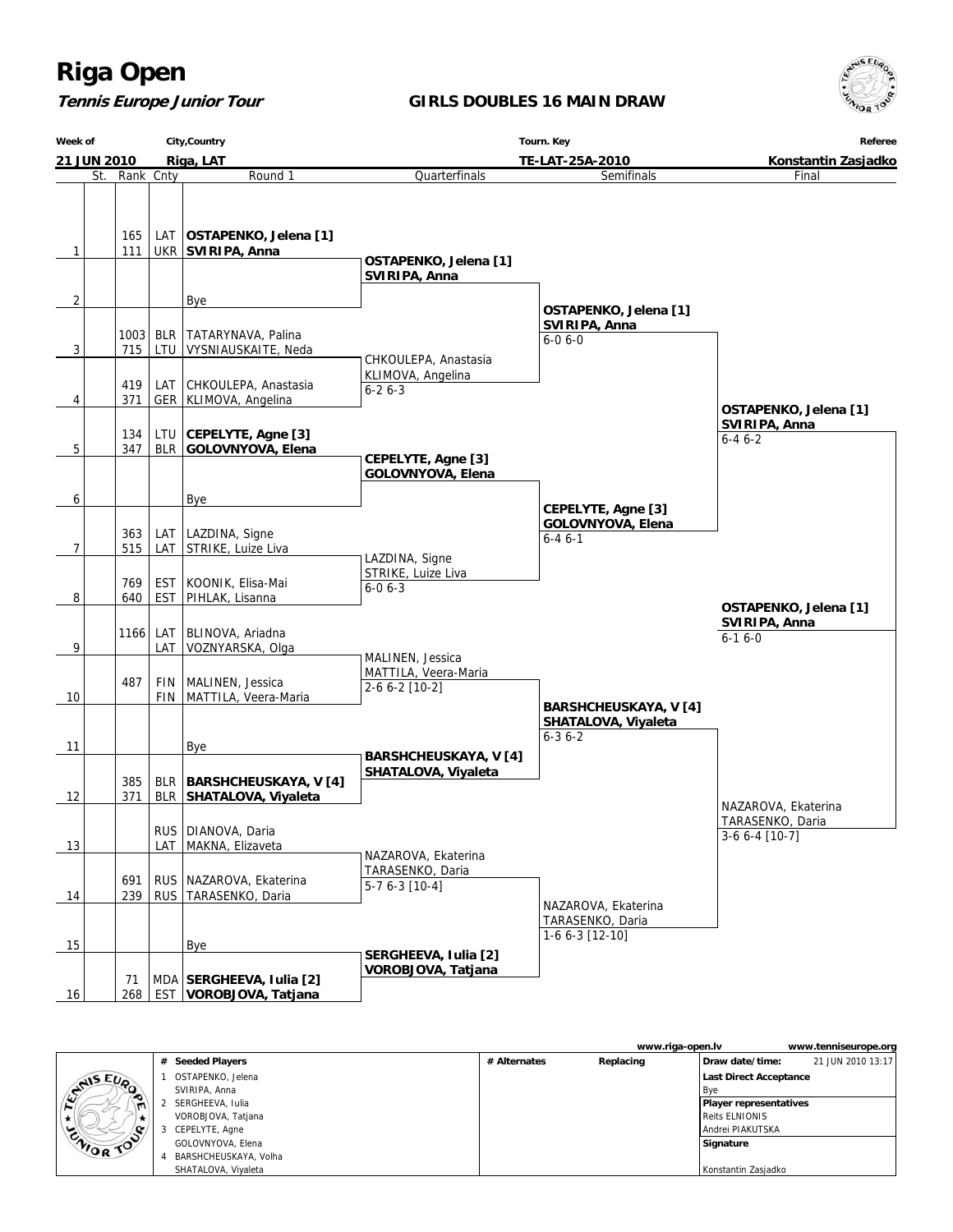### **Tennis Europe Junior Tour**

### **BOYS DOUBLES 16 MAIN DRAW**



| Week of                  | City, Country |            |                                                         | Tourn. Key                                                  | Referee                                              |                                            |
|--------------------------|---------------|------------|---------------------------------------------------------|-------------------------------------------------------------|------------------------------------------------------|--------------------------------------------|
| 21 JUN 2010<br>Riga, LAT |               |            |                                                         |                                                             | Konstantin Zasjadko                                  |                                            |
| St.                      |               | Rank Cnty  | Round 1                                                 | Quarterfinals                                               | TE-LAT-25A-2010<br>Semifinals                        | Final                                      |
| $\mathbf{1}$             | 237<br>79     |            | RUS   LIS, Nikita [1]<br>RUS   POPKO, Dmitry            | LIS, Nikita [1]<br>POPKO, Dmitry                            |                                                      |                                            |
| $\overline{c}$           |               |            | Bye                                                     |                                                             |                                                      |                                            |
| 3                        | 246           |            | BLR   BIASKOSTY, Eduard<br>BLR   MELIUK, Aliaksandr     | BIASKOSTY, Eduard                                           | LIS, Nikita [1]<br>POPKO, Dmitry<br>$6 - 46 - 0$     |                                            |
|                          | 846           | LAT        | GAISMINS, Uldis                                         | MELIUK, Aliaksandr                                          |                                                      |                                            |
| 4                        | 150           |            | LAT LAPINS, Kristaps                                    | $6 - 26 - 2$                                                |                                                      |                                            |
|                          |               |            |                                                         |                                                             |                                                      | LIS, Nikita [1]<br>POPKO, Dmitry           |
|                          | 189           | <b>FIN</b> | KALLIO, Matias [3]                                      |                                                             |                                                      | W.O.                                       |
| 5                        | 352           |            | FIN SINKKO, Henrik                                      | KALLIO, Matias [3]<br>SINKKO, Henrik                        |                                                      |                                            |
| 6                        |               |            | Bye                                                     |                                                             |                                                      |                                            |
| 7                        |               |            | LTU   MIKELEVICIUS, Titas<br>1479 LTU MOCKUS, Pijus     | MIKELEVICIUS, Titas                                         | KALLIO, Matias [3]<br>SINKKO, Henrik<br>$6 - 36 - 3$ |                                            |
| 8                        |               |            | Bye                                                     | MOCKUS, Pijus                                               |                                                      |                                            |
| 9                        | 533           |            | RUS   MAKAROV, Pavel<br>RUS   TARPISCHEV, Philipp       |                                                             |                                                      |                                            |
| 10                       | 699<br>270    | LTU        | ADOMAVICIUS, Laurynas<br>LTU   TVERIJONAS, Julius       | ADOMAVICIUS, Laurynas<br>TVERIJONAS, Julius<br>$6 - 26 - 2$ | DUBROV, Anton [4]                                    |                                            |
| 11                       |               |            | Bye                                                     | DUBROV, Anton [4]                                           | <b>TARANDA, Aleksei</b><br>$7-6(6)$ 7-5              |                                            |
| 12                       | 286<br>329    |            | BLR   DUBROV, Anton [4]<br>BLR   TARANDA, Aleksei       | <b>TARANDA, Aleksei</b>                                     |                                                      | KHACHANOV, Karen [2]                       |
| 13                       |               |            | NED   FISCHER, Connor<br>NED WILLEKES MACDONALD, Robert |                                                             |                                                      | <b>MNUSHKIN, Dmitry</b><br>$3-66-4$   10-4 |
| 14                       |               |            | NOR   LILLAND, J. Fredric<br>1083 LAT REUTOVS, Maksims  | FISCHER, Connor<br>WILLEKES MACDONALD, Robert<br>W.O.       | KHACHANOV, Karen [2]                                 |                                            |
| 15                       |               |            | Bye                                                     | KHACHANOV, Karen [2]                                        | <b>MNUSHKIN, Dmitry</b><br>$6 - 16 - 1$              |                                            |
| 16                       | 197<br>221    |            | RUS   KHACHANOV, Karen [2]<br>RUS MNUSHKIN, Dmitry      | <b>MNUSHKIN, Dmitry</b>                                     |                                                      |                                            |

|  |                 |                    |              | www.riga-open.ly |                               | www.tenniseurope.org |
|--|-----------------|--------------------|--------------|------------------|-------------------------------|----------------------|
|  |                 | # Seeded Players   | # Alternates | Replacing        | Draw date/time:               | 21 JUN 2010 13:17    |
|  | EU <sub>0</sub> | LIS, Nikita        |              |                  | <b>Last Direct Acceptance</b> |                      |
|  | EXNIS           | POPKO, Dmitry      |              |                  | l Bve                         |                      |
|  | ∼<br>$\sqrt{2}$ | 2 KHACHANOV, Karen |              |                  | Player representatives        |                      |
|  |                 | MNUSHKIN, Dmitry   |              |                  | Reits ELNIONIS                |                      |
|  |                 | KALLIO, Matias     |              |                  | Andrei PIAKUTSKA              |                      |
|  | CAIOR TOO       | SINKKO, Henrik     |              |                  | Signature                     |                      |
|  |                 | DUBROV, Anton      |              |                  |                               |                      |
|  |                 | TARANDA, Aleksei   |              |                  | Konstantin Zasjadko           |                      |